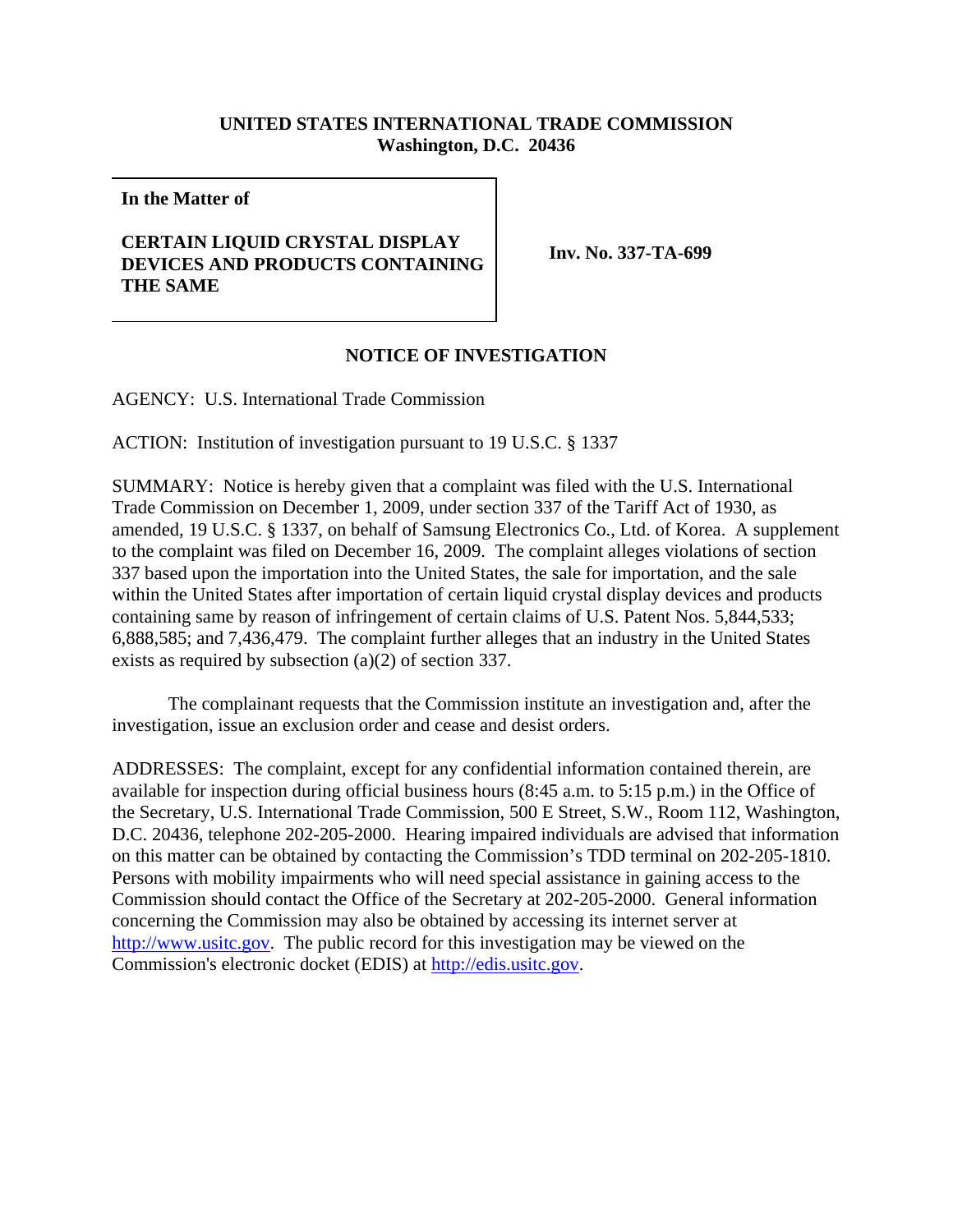FOR FURTHER INFORMATION CONTACT: Daniel L. Girdwood, Esq., Office of Unfair Import Investigations, U.S. International Trade Commission, telephone (202) 205-3409.

AUTHORITY: The authority for institution of this investigation is contained in section 337 of the Tariff Act of 1930, as amended, and in section 210.10 of the Commission's Rules of Practice and Procedure, 19 C.F.R. § 210.10 (2009).

SCOPE OF INVESTIGATION: Having considered the complaint, the U.S. International Trade Commission, on December 30, 2009, ORDERED THAT –

(1) Pursuant to subsection (b) of section 337 of the Tariff Act of 1930, as amended, an investigation be instituted to determine whether there is a violation of subsection (a)(1)(B) of section 337 in the importation into the United States, the sale for importation, or the sale within the United States after importation of liquid crystal display devices or products containing same that infringe one or more of claims 1, 3, and 6 of U.S. Patent No. 5,844,533; claims 1, 4, 5, 7, 8, 10, 11, and 14 of U.S. Patent No. 6,888,585; and claims 1-11 and 13-20 of U.S. Patent No. 7,436,479, and whether an industry in the United States exists as required by subsection (a)(2) of section 337;

(2) For the purpose of the investigation so instituted, the following are hereby named as parties upon which this notice of investigation shall be served:

(a) The complainant is:

Samsung Electronics Co., Ltd. Sumsung Main Bldg. 250, 2-ga, Taepyeongno, Jung-gu Seoul, Korea 100-742

(b) The respondents are the following entities alleged to be in violation of section 337, and are the parties upon which the complaint is to be served:

> Sharp Corporation 22-22 Nagaike-cho, Abeno-ku Osaka 545-8522 Japan

> Sharp Electronics Corporation Sharp Plaza Mahwah, NJ 07430-2135